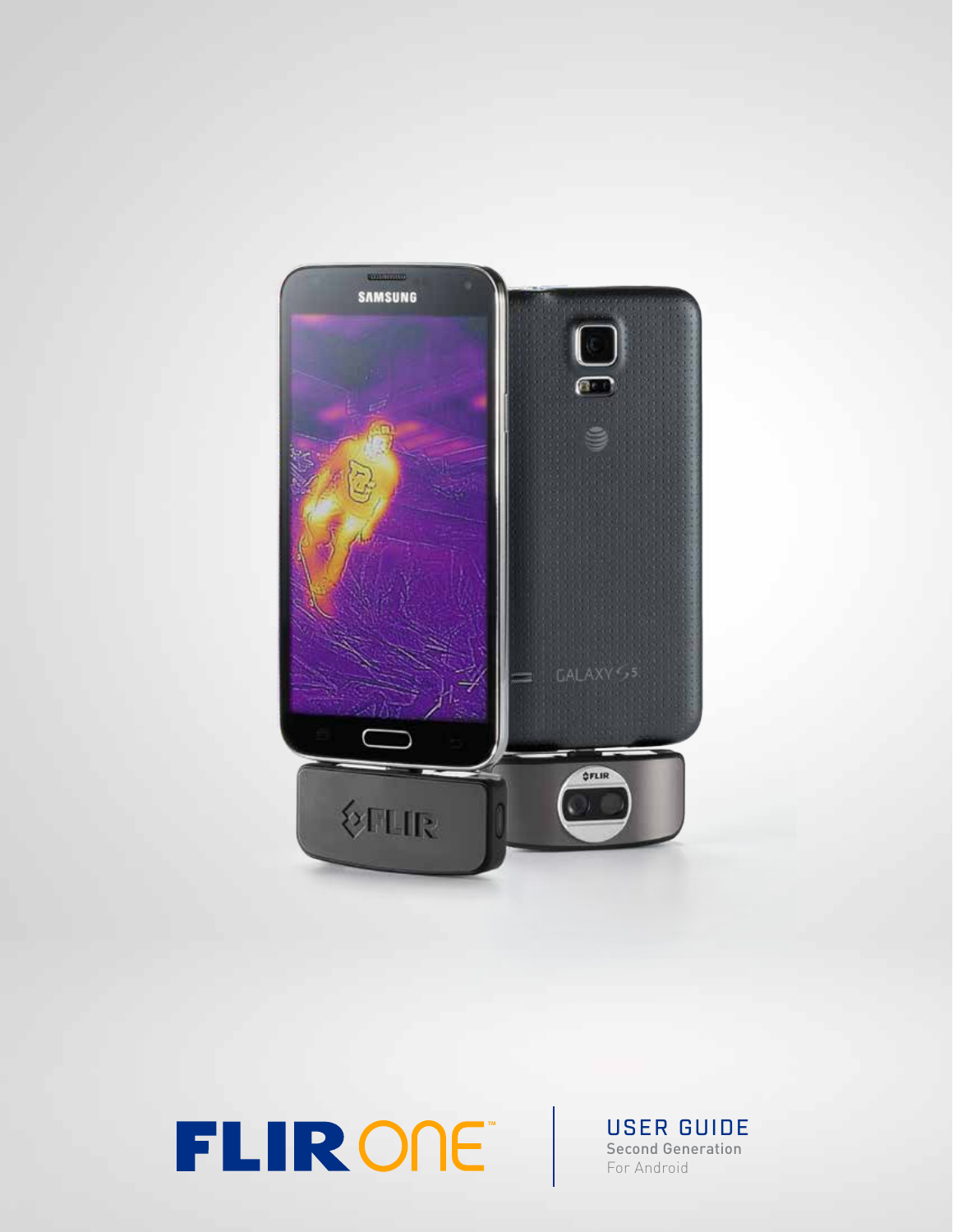# **FLIR ONE QUICK START**

## **<sup><sup>***A***</sup>** STEP 1</sup>

Charge the FLIR ONE with the included USB power cable connected to a 1A power source. The Charge Indicator LED next to the USB connection blinks on and off while the FLIR ONE is charging and stays on continuously when it is fully charged. Once the FLIR ONE is charged, attach it to the phone.

*Android Spacer: For users that do not have a case on their Android, a provided spacer can be attached to the FLIR ONE to create a snug fit and finish. See page 9 for more information.* 

## $\circledcirc$  STEP 2

Download and install the FLIR ONE app, which is available on Google Play<sup> $M$ </sup>. When you start the FLIR ONE app, a short tutorial will be displayed to help you get started with the FLIR ONE.







# $\circledcirc$  STEP 3

Press the power button on the side of the FLIR ONE to turn it on. Initially, the indicator light will turn orange, and then it will flash green when the device is ready.

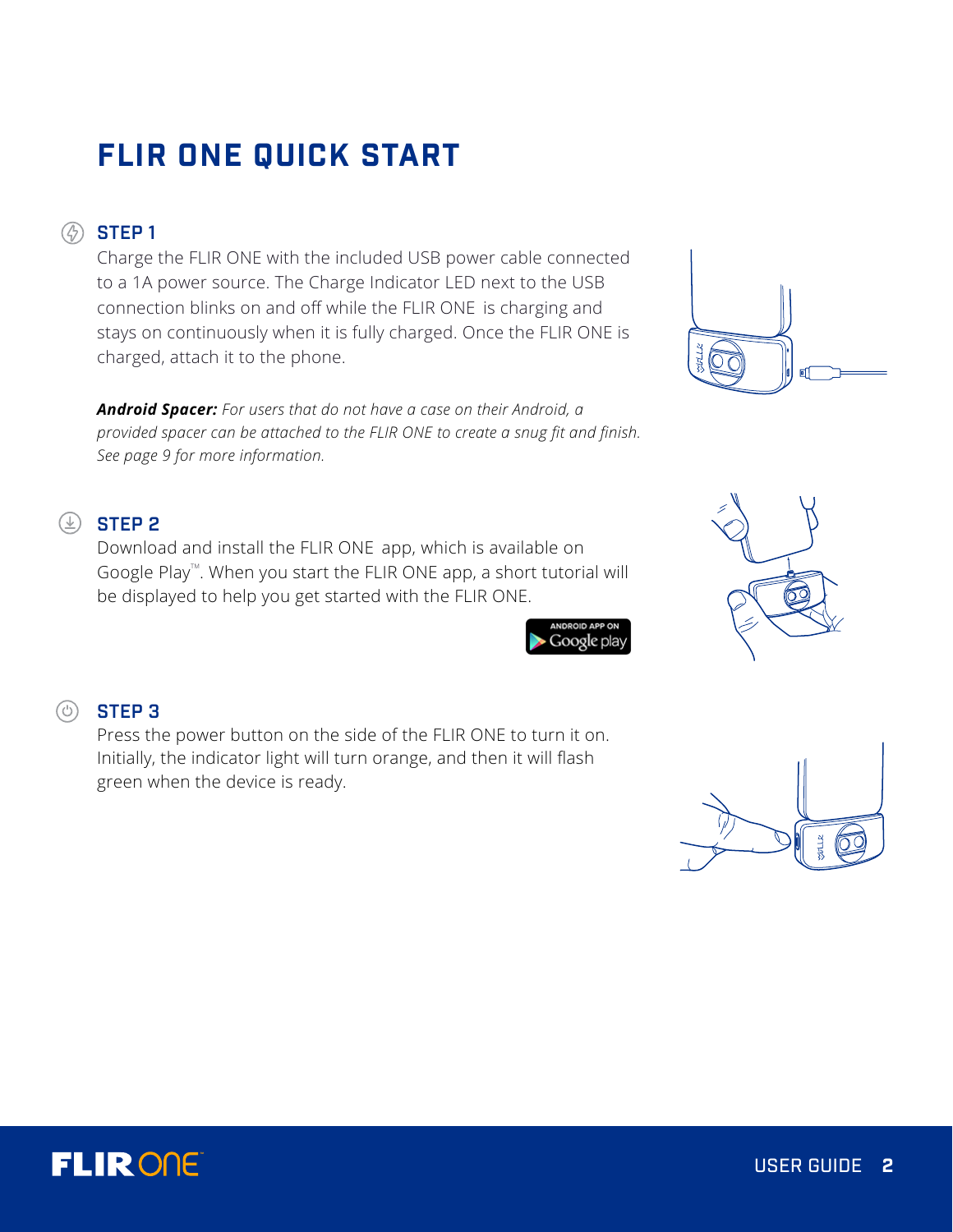## STEP 4

Once an image is displayed, tap the **color palette icon** in the lower left to change how the image is displayed. Select one of the displayed color or grayscale palettes.

The camera is in photo mode as indicated just below the image. Tap the **camera icon** to capture an image. At the bottom of the display, select the Mode button (a circle with "Mode") to bring up a screen that lets you select another mode (Video, Pano, or Time-Lapse). These modes are described in a later section of the manual.

The image that displays in the app is a combination of a thermal image and a daylight image through a unique process called MSX. The FLIR ONE thermal camera can produce an image even in total darkness. When visible light is available, the FLIR ONE daylight camera is used to enhance the detail of the FLIR ONE thermal camera.

For close-up scenes, it is possible to optimize the way the daylight and thermal images are blended. In the Control Panel, you can enable/disable this mode by clicking on the Close-Up Mode button, represented by a flower. When Close-Up Mode is enabled, you can control the image optimization (the alignment of the thermal and visible image) by adjusting the Optimization slider. Optimizing the image is described in more detail on page 8.

Refer to the following sections in this guide for additional information on using the FLIR ONE. .

*More detailed information is also available in the Help & Support feature within the FLIR ONE app. The FLIR ONE Reference Manual is available from the FLIR* web site: **http://www.flir.com/flirone**



PALETTE SCREEN



#### WARNING

The FLIR ONE is not waterproof. Use caution if the FLIR ONE is used to observe very hot objects like fire or molten metal.

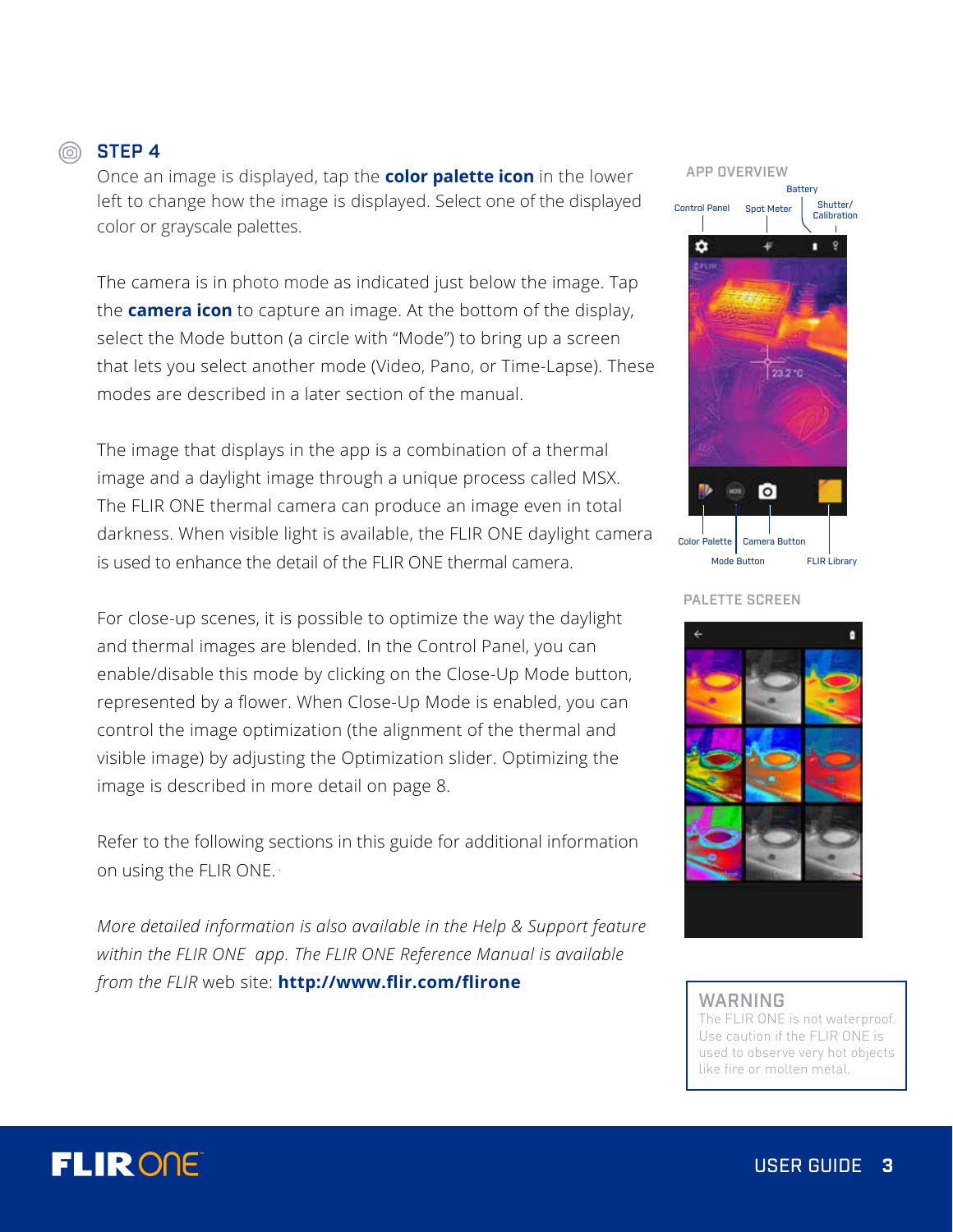# **FLIR ONE USER GUIDE**

The FLIR ONE allows you to see the world in a whole new way, with a unique blend of thermal and visible imaging. This user guide provides brief information on how to use the FLIR ONE. Additional information is available directly from the FLIR ONE app in the Help section of the Settings Menu.



## **(4) CHARGING THE FLIR ONE**

Plug the Micro USB end of the power cable into the FLIR ONE and plug the other end into a 1A power source. The Charge Indicator LED will blink while the device is charging. The FLIR ONE requires less than one hour for a full charge (with a 1A source). When the device is fully charged, the Charge Indicator LED will be on continuously.



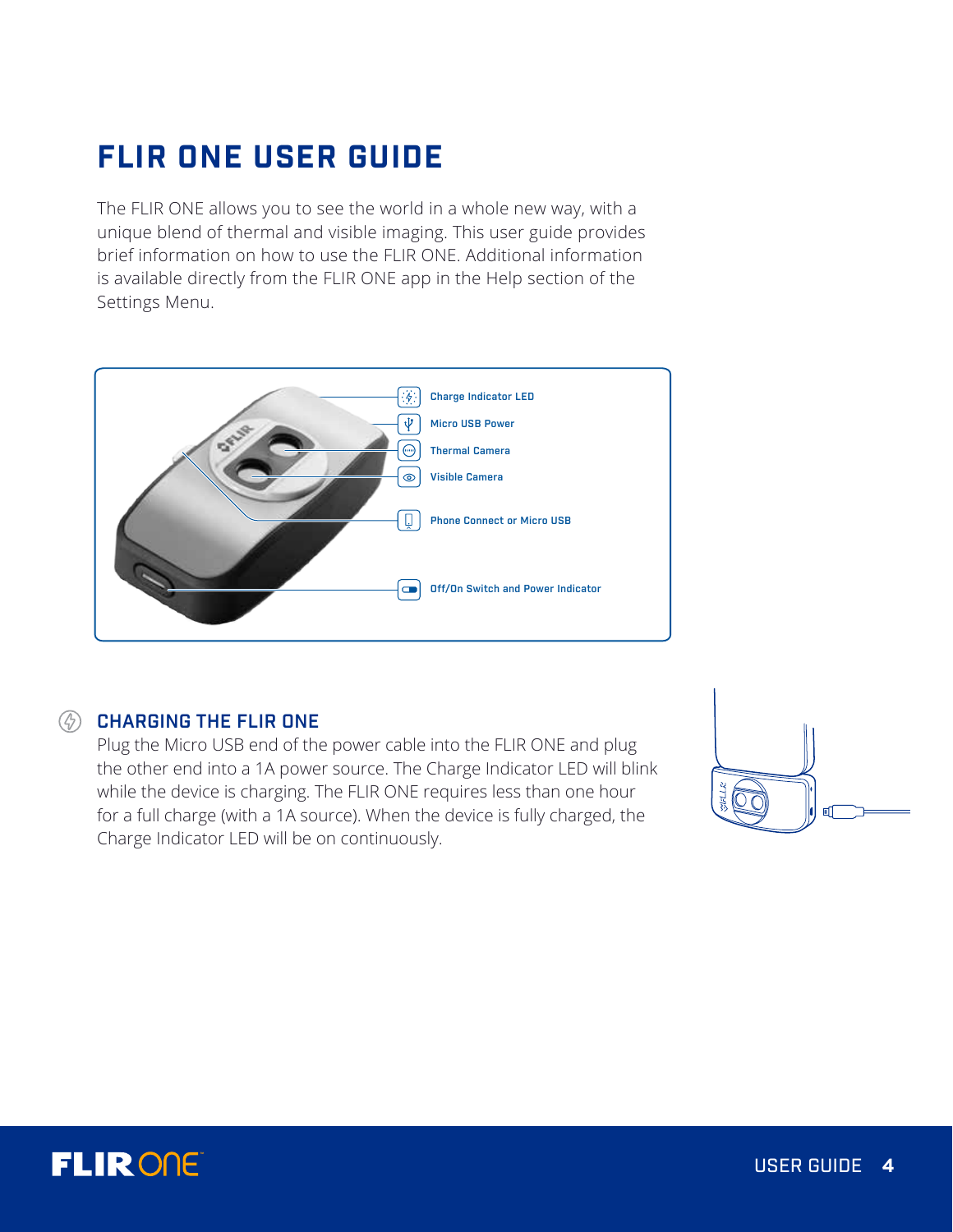## FLIR ONE APP

The latest version of the FLIR ONE app is available on the Google Play Store. Download and install the app, then start it. If the FLIR ONE is turned off, the app will prompt you to attach your FLIR ONE camera and turn it on.

## **(c)** APP OVERVIEW

At the top of the screen there is a black bar with icons for the Control Panel, Spot Meter, Battery Level, and Calibration. Below that is the live image, and at the bottom of the screen is another black bar with icons for the Color Palette, Mode (Photo, Video, Panorama, or Time-Lapse), Camera, and FLIR Library.

## **SOUTAKING PICTURES**

At the bottom of the screen, select the Mode button and then select Photo mode. Tap the camera button at the bottom of the screen to save a snapshot. The images are saved to the FLIR Library. To view the most recent saved image, tap on the thumbnail in the lower right. It is not necessary to have the FLIR ONE camera attached to the phone to view saved images.



#### MODE SCREEN

## TAKING VIDEO

At the bottom of the screen, select the Mode button and then select Video mode. Then tap on the video icon to begin video capture. Tap on the video icon again to stop the video capture and save the video in the FLIR Library. To view the captured video, tap the thumbnail image in the lower right of the screen to access the FLIR Library.

### PANORAMA MODE

At the bottom of the screen, select the Mode button and then select Panorama mode. Tap on the panorama icon to begin the image capture. The camera will detect if you move left or right, and will capture images until you move 90 degrees or hit the stop icon. Panorama mode requires portrait orientation.



PANORAMA MODE



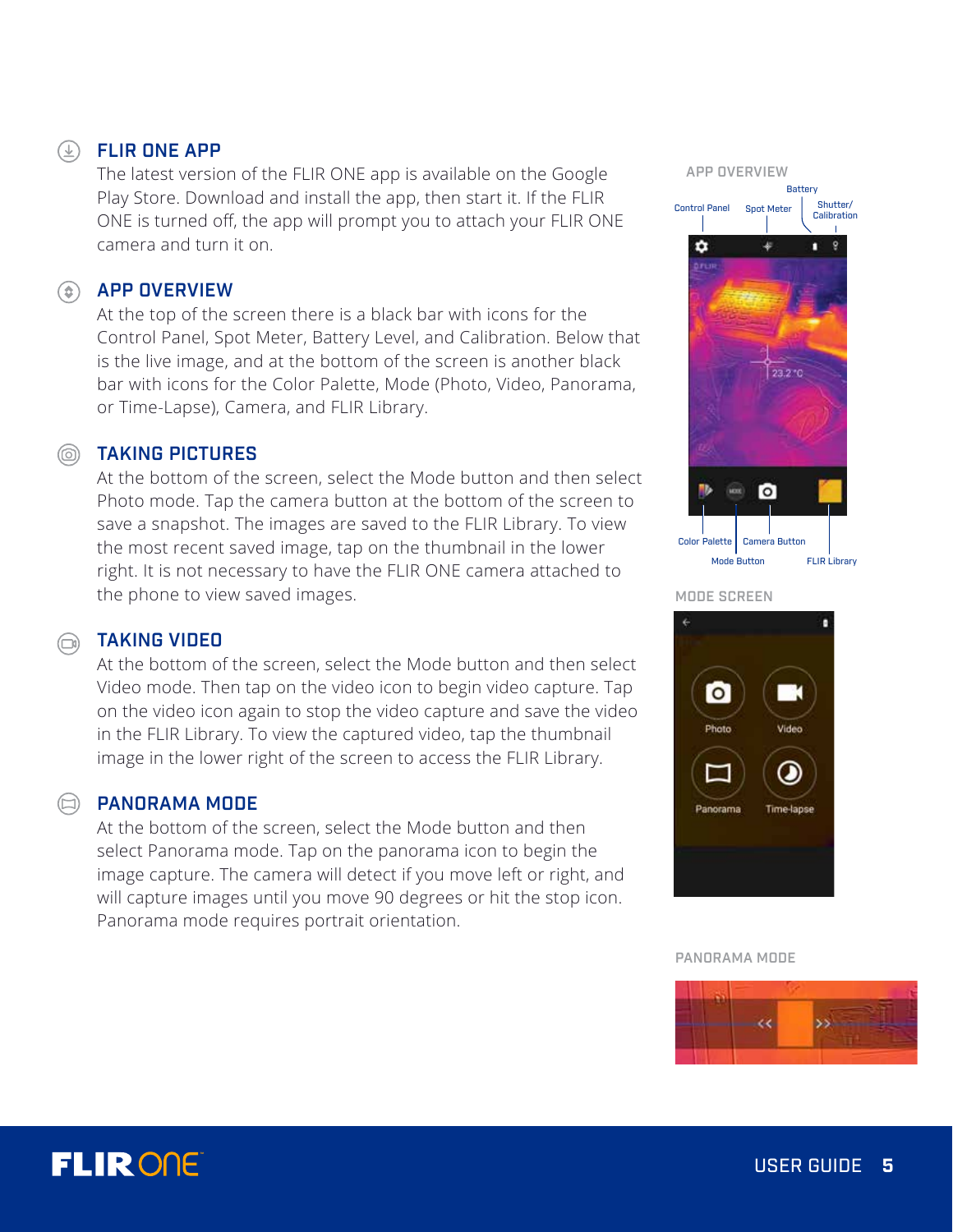## **SOUTHING-LAPSE VIDEO**

At the bottom of the screen, select the Mode button and then select Time-Lapse mode. Then tap on the video icon to display the Time-Lapse options. Adjust the options as needed, and then tap the video icon to begin video capture. Tap on the video icon again to stop the video capture.

## **SELIR LIBRARY**

A captured image or video may be viewed and edited by selecting the thumbnail image in the lower right corner of the screen. To view other images or videos, swipe left or right to access the previous or next image/video, or tap the Library icon to go to Library view. Images and videos may be shared through text messaging or email, and may be edited by changing the color palette, moving the location of the spot meter or turning the spot meter on/off. While an image is being viewed, it is possible to swipe up or down to reveal the visible image that is used for MSX blending.

#### CHANGING COLOR PALETTES  $(\cap \varnothing)$

On the display (the live image), tap the color palette icon in the lower left to change how the image is displayed. Select one of the displayed color palettes. The color palettes are described in more detail in the Help and Support feature of the app (see Settings Menu). The app allows a choice from nine different palettes. Some include color, grayscale, or a combination of both. To change the color palette of a saved image, select the Edit Image icon (represented by a pencil) on the Image View screen.

## **SPOT METER**

When the Spot Meter is enabled (a disabled Spot Meter will have a slash through the icon), the FLIR ONE will display a temperature estimate (in degrees C or F) on the image. The accuracy of the Spot Meter depends on a great many factors, including the distance from the object, the ambient temperature, and the emissivity of the material being observed. Users are encouraged to learn more about the science of Thermography from **www.infraredtraining.com.** To switch between Fahrenheit to Celsius, use the Settings option in the Control Panel, described in the next page.

*Note: When the Spot Meter is enabled and the Automatic Calibration is disabled, the Calibration icon in the upper right will turn red. Tap the icon to cause the camera to do a manual calibration.*

#### FLIR LIBRARY SCREEN



# **FLIRONE**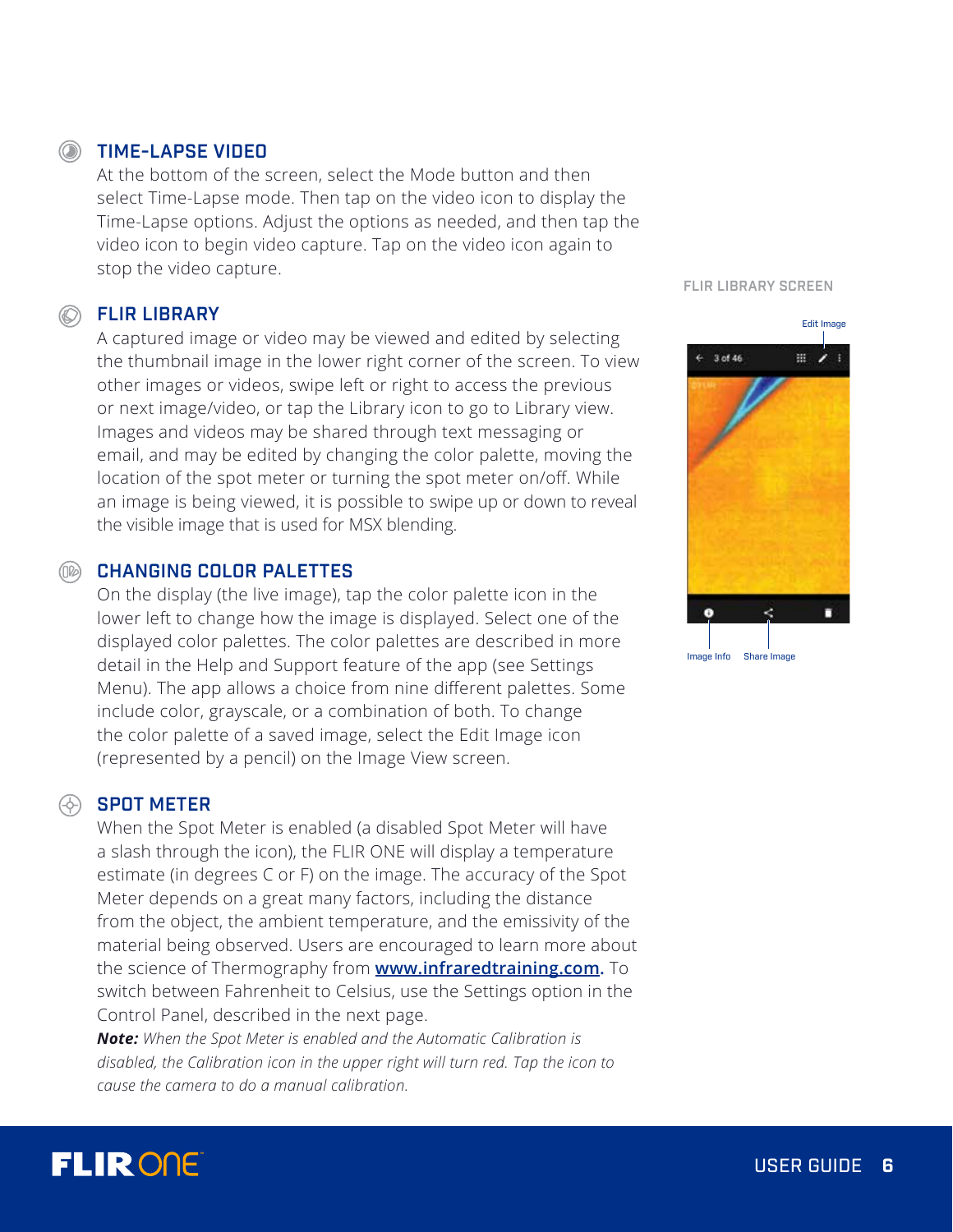## AUTOMATIC CALIBRATION

The camera has a mechanical shutter inside that periodically activates and allows the thermal camera to do a calibration or image refresh. When the shutter activates, the image will freeze for a brief period. The purpose of the shutter is to allow the camera to provide an improved image. When the camera first turns on, and periodically thereafter, the app will perform an automatic calibration to provide an optimal image. It is also possible to manually activate the shutter by tapping the Calibration icon in the upper right on the main screen. Calibration can be switched to manual by turning off Automatic Calibration in the Settings Menu.

### **CONTROL PANEL**

Select the gear icon in the upper left to open the Control Panel. The Control Panel allows the user to turn on/off the Light, access the self-timer settings, enable/disable Close-Up mode, or access the Settings Menu. Tap the left arrow in the upper left to close the panel.

## **<sup>(6)</sup>** LIGHT

Multi Spectral Imaging (MSX) is a patented technology which makes use of the visible camera in the FLIR ONE to maximize detail and image sharpness. This feature requires some amount of visible light, so in dark environments turn on the light to enhance the image detail. This feature makes use of the light that is built into the phone.

### (S) TIMER

The Timer option allows the user to set a time delay before an image is saved. When the Timer icon is selected, the Timer control panel toggles between 0s (off), 3s and 10s. The user can set the time delay to 3 or 10 seconds or turn off the time delay option. When the Timer delay is enabled, the user saves an image by tapping the Camera icon at the bottom of the screen, and then a countdown timer displays on the image.

### **(W)** CLOSE-UP MODE

FLIR ONE uses two camera sensors (a thermal camera and a visible light camera) and an exclusive image blending process called MSX to create a detailed image. By default, the camera should be at least one meter (about an arm's length) away from the subject in the image for the blending to work optimally. For closer subjects, it is possible to adjust the alignment of the thermal and visible with the slider at the bottom of the image.

CONTROL PANEL



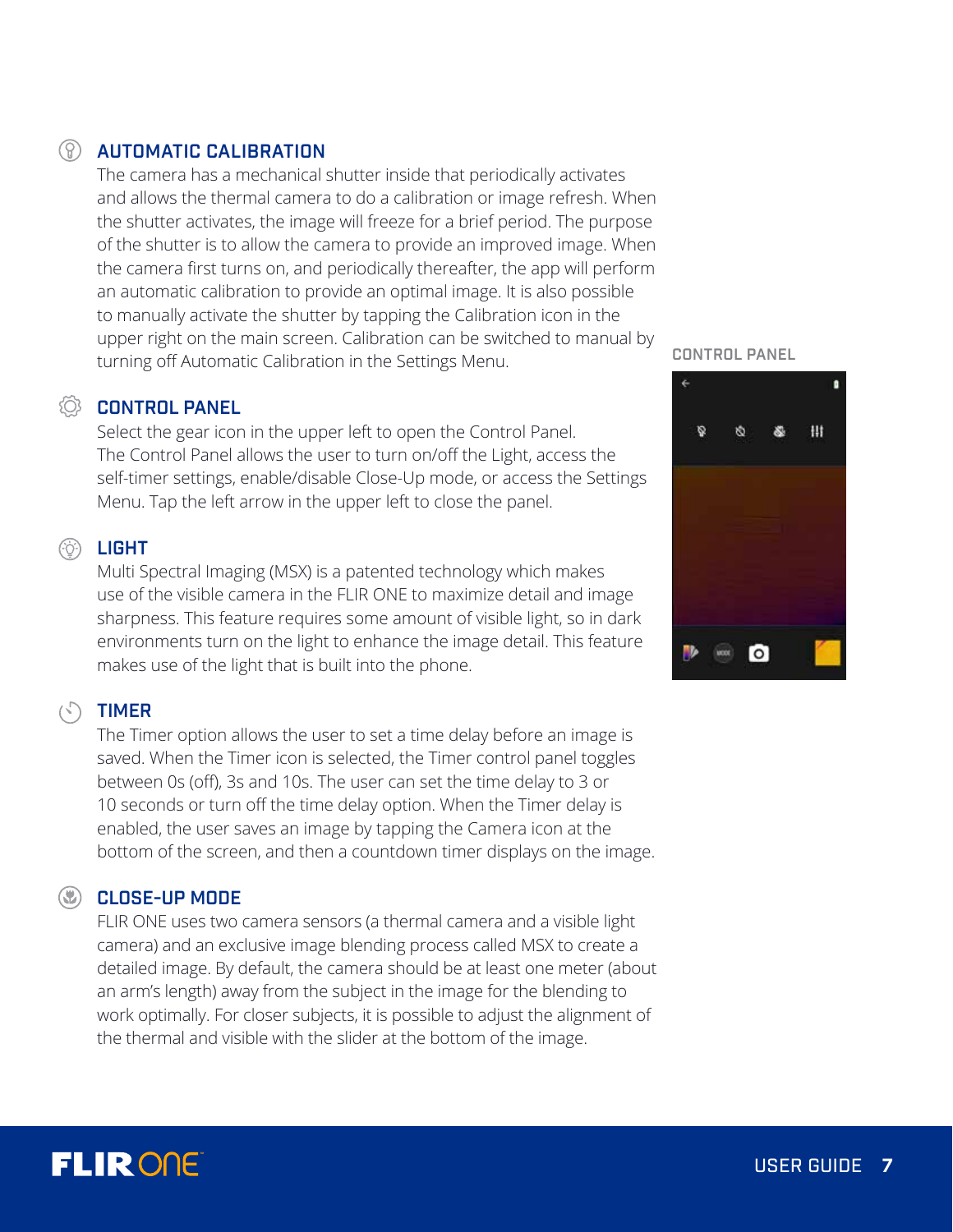## OPTIMIZATION SLIDER CONTROL

When Close-Up mode is enabled, a slider bar appears at the bottom of the image. For close objects, move the slider to the left to align the visible image with the thermal image. Observe the right edge of the coffee cup to the right. The image on top shows the lines of the visible image offset from the thermal image, and the image on bottom shows the visible image aligned with thermal.

### SETTINGS MENU

The Settings Menu allows the user to configure additional features on the FLIR ONE, as described below.

#### EMISSIVITY

When the Spot Meter is enabled, the temperature displayed is affected by many factors, including a property of the target material known as Emissivity. This property is a relative rating of how well a material emits or radiates thermal energy. Some materials are more emissive than others; glossy or reflective materials like metals tend to be poor emitters. For most materials, the default "matte" setting is a fair approximation.

#### TEMPERATURE UNIT

Use this setting to change the temperature unit of measure between the Fahrenheit and Celsius scale.

#### SAVE LOCATION

If a GPS signal is available, the location will be added to the captured images. This makes it possible to see images on a map.

#### SAVE TO PHOTOS

Turn this on to save a copy of your images and videos in the phone's photo gallery. Images will always be stored in the FLIR ONE camera regardless of this setting. Items already captured will not be copied.

#### OPTIMIZATION SLIDER



#### **OFFSET**



#### ALIGNED



# **FLIRONE**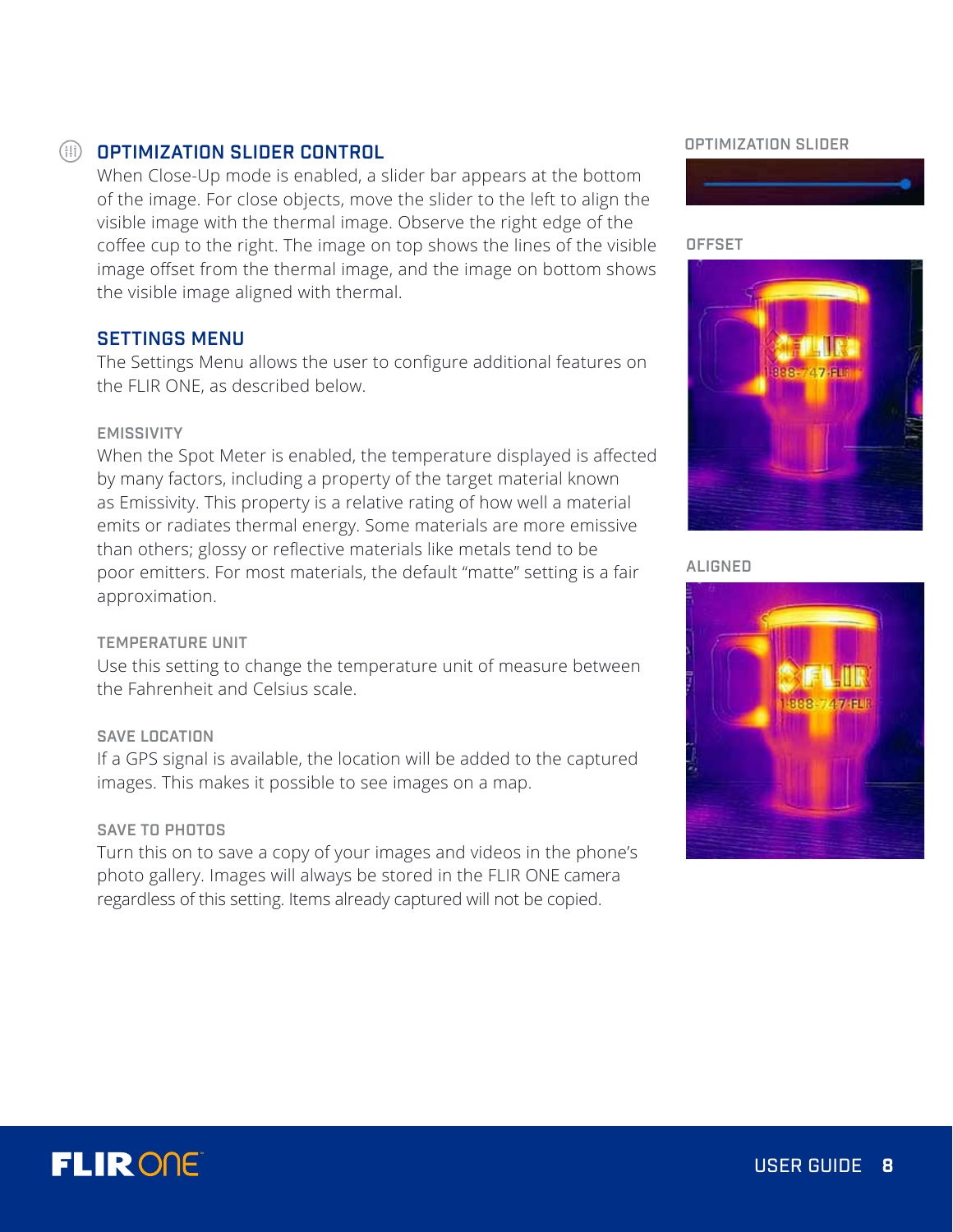## ANDROID SPACER

Included with your FLIR ONE are two spacer attachments that can be used to create a snug fit and finish for users who do not have a case on their phone.

To assemble, remove the protective film revealing the adhesive on the underside of the spacer. Line up the straight edge of the spacer with the straight edge of your FLIR ONE. Once lined up properly, apply light pressure to ensure a complete seal.

*Note: Once the spacer is attached, your FLIR ONE will no longer fit inside the supplied bumper.*

## SPACER OPTIONS



There are two different spacer options depending on the phone model. The spacer with the U-shaped divot in the top should only be used for the Samsung Galaxy s5. All other Android models should use the spacer with the smooth top.









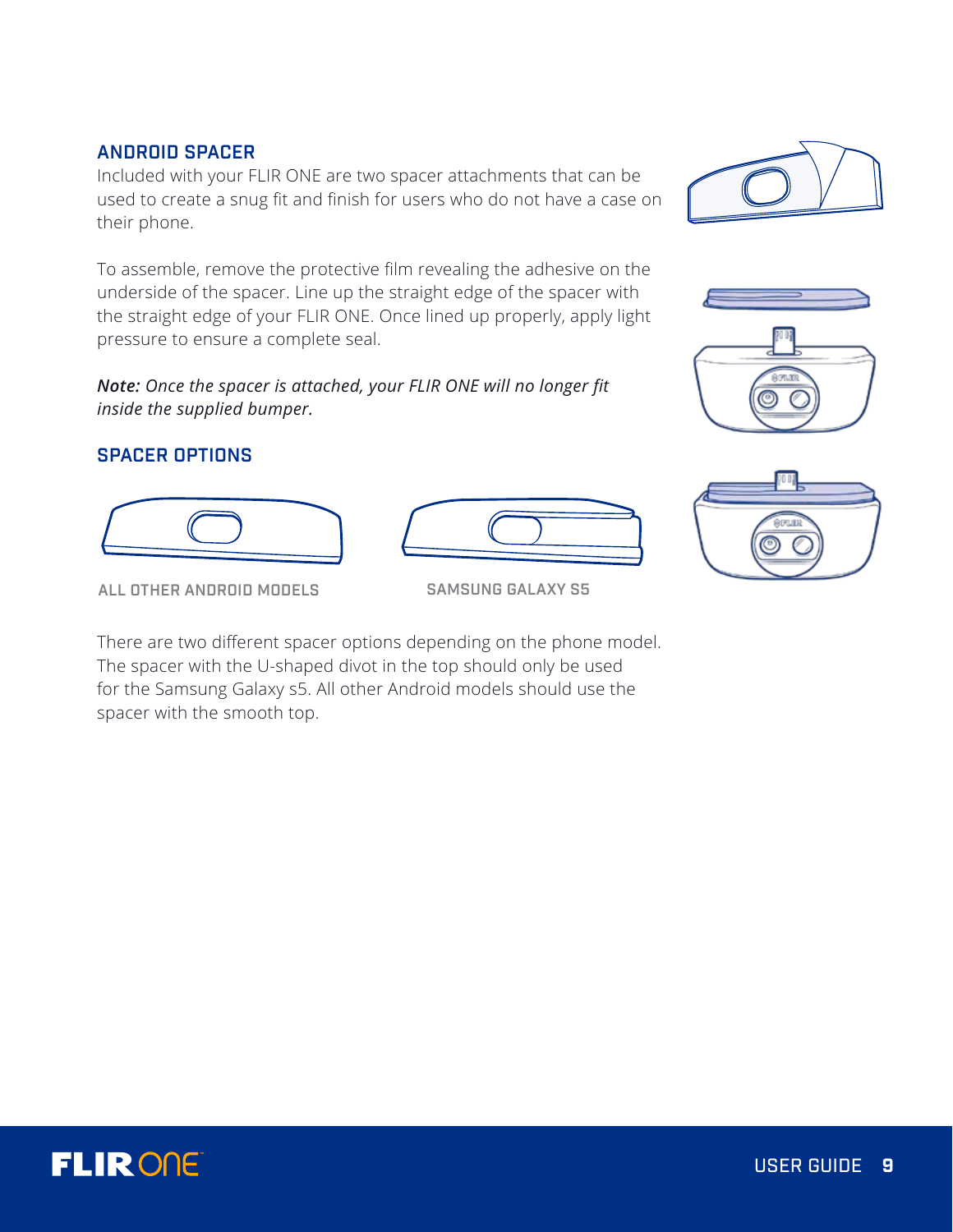## **HELP**

Much more information about the FLIR ONE is described in the Help feature within the FLIR ONE app. It is also possible to access the Tutorials from the Help menu.

## ABOUT FLIR ONE

The About FLIR ONE menu option provides information about the FLIR ONE camera, the FLIR ONE app, our company FLIR Systems, Inc., and additional legal, licensing and regulatory information.

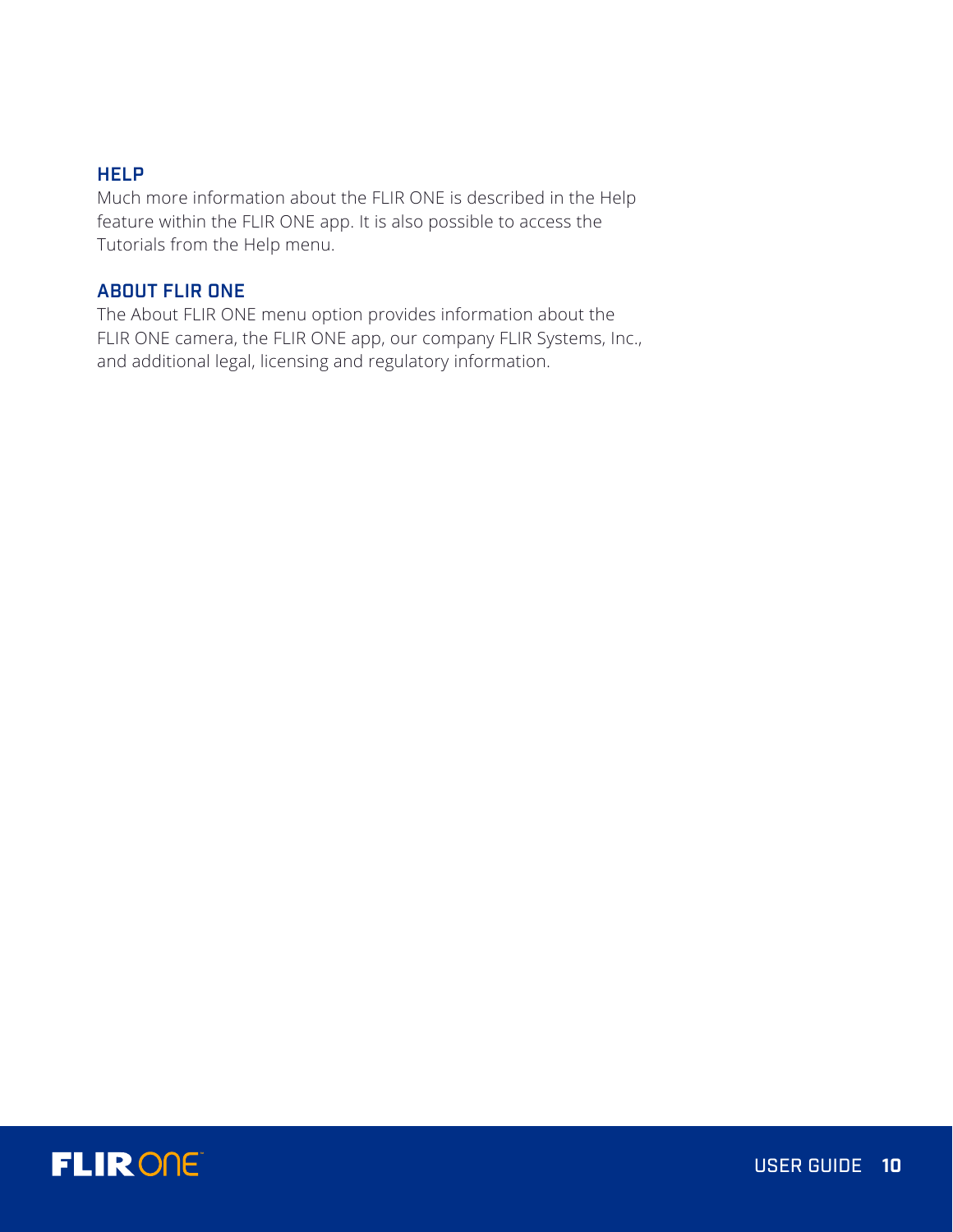# **TROUBLESHOOTING**

## FLIR ONE NOT DETECTED

If the FLIR ONE app is not able to detect the FLIR ONE camera, make sure the phone is properly attached to the FLIR ONE and fully engaged. Make sure the FLIR ONE is turned on with the power switch. When the FLIR ONE is turned on, the power indicator should be flashing green. Make sure the FLIR ONE is adequately charged up (when the device is plugged into a power source, the charge indicator on the side of the device near the micro USB connection will stay lit continuously if the device is fully charged).

### TEMPERATURE READINGS NOT ACCURATE

The temperature indicated by the FLIR ONE is always a calculated estimate and never exact. The indicated temperature is affected by many factors, especially the emissivity of the object being observed and the distance to the object. The temperature may be influenced by the time of day, by weather conditions, or by other hot or cold objects in the vicinity that may be reflecting off the intended object.

### AUTOMATIC CALIBRATION

If Automatic Calibration is disabled, it may be necessary to manually perform a calibration operation on the FLIR ONE. This allows the thermal imager to present an optimized image and a more accurate temperature calculation (see Automatic Calibration on page 7 for more information).